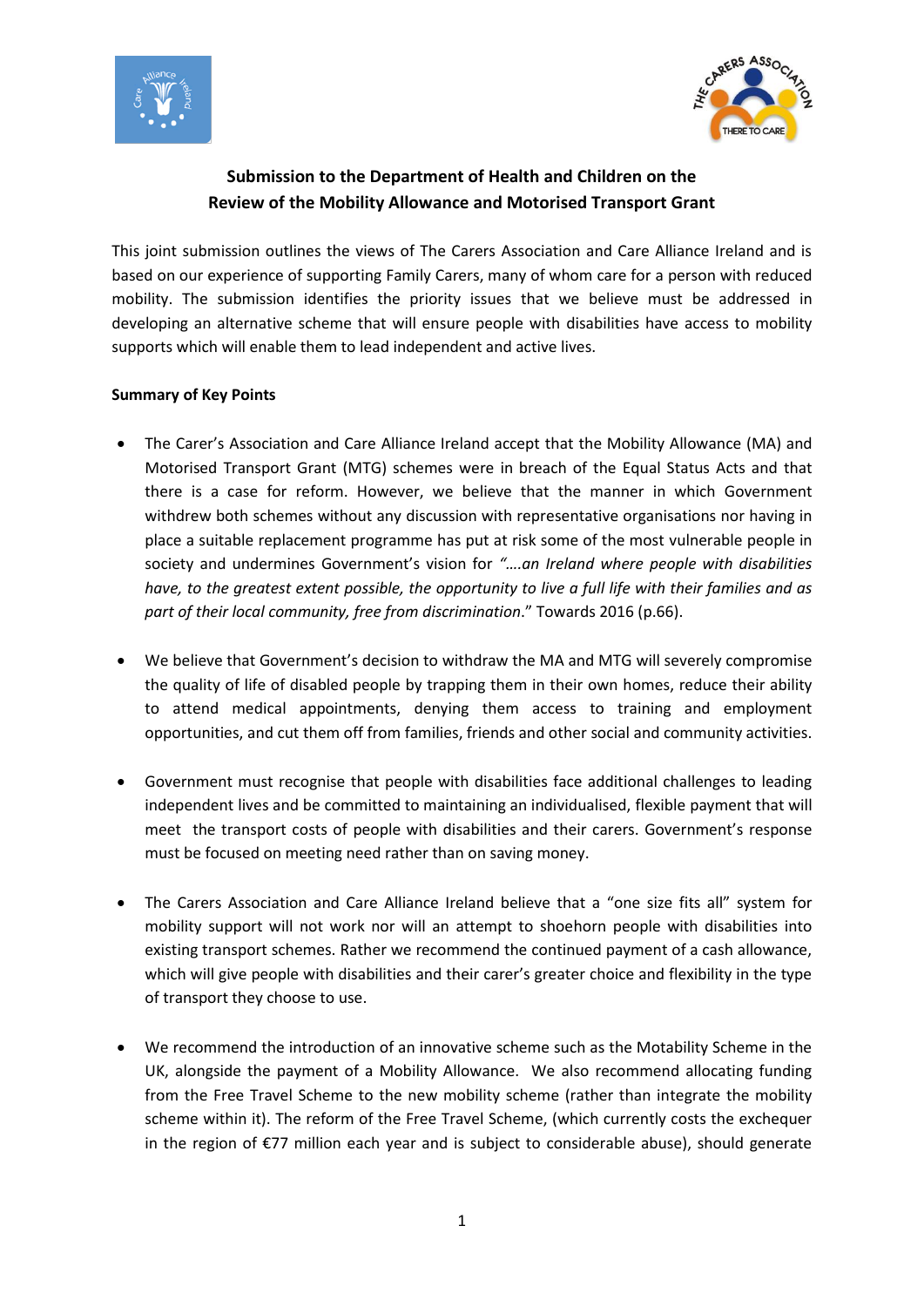



significant cost savings which could be ringfenced for a new, more inclusive mobility scheme for people of all ages with restricted mobility.

### **1. FOR THOSE WHO HAVE BEEN IN RECEIPT OF MA OR MTA:**

#### **Please describe what the MA or MTG payments are used for?**

The MA and MTG helps people whose disability to not allow them to use public transport, to access individualised transport services and ensures they can leave their home and participate in everyday activities that non-disabled people may take for granted, for example:

- Getting to and from work or college
- Attending doctor, hospital or other medical appointments
- Meeting friends and family
- Access to shopping, pharmacy, hairdressers, and other services
- $-$  Paying bills, banking etc
- Volunteering and other community activities.

It is important to stress that transport needs may change across the lifecycle, for example young people with disabilities may prioritise access to training and social events, while those of working age will need reliable access to employment. For older persons access to medical services and social supports may be most important.

The shift in health policy from a hospital to community- based care model, places an additional transport burden on people with disabilities and their families, and requires them to make more frequent visits to their GP, Primary Care Centre or hospital.

### **If you were to no longer receive this payment, what impact would this have on your daily living?**

The MA and MTG schemes facilitate a broader picture of access, integration, independence, human rights and equality. The withdrawal of the payments will condemn thousands of people with disabilities to a life of isolation and exclusion. They will be less independent, less likely to be able to get or keep a job, unable to access medical appointments, unable to go about the normal activities of daily living such as shopping, banking etc and less able to participate in society.

It's not just people with disabilities who will lose out. The removal of the MTG, received by 300 people in 2012, means fewer vehicles will be purchased or adapted each year. Less demand means fewer jobs in the motor industry, a lower contribution to GDP and the exchequer, and a knock on effect on the second hand market, which also contributes to the economy.

### **2. WHO SHOULD BE ELIGIBLE FOR SUPPORTS?**

**Please rank in order of importance, which of the following criteria you consider should be used to determine eligibility for any new solution to support an individual's transport needs.**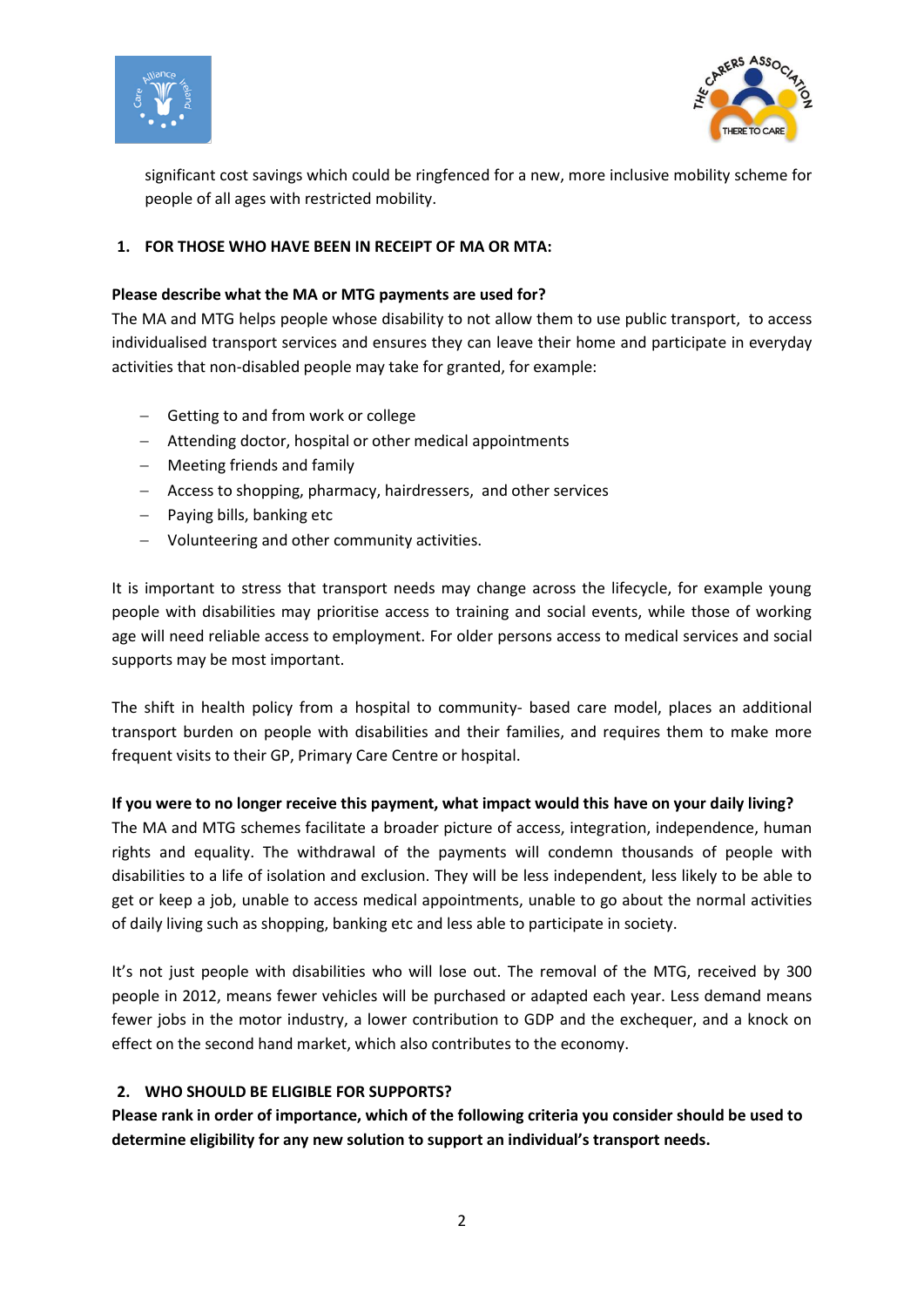



| Rank 1 | Cannot walk at all/uses wheelchair                                                      |
|--------|-----------------------------------------------------------------------------------------|
| Rank 2 | Cannot walk for any distance (e.g. 30-50 metres) for health/disability reasons          |
| Rank 3 | Cannot use public transport, only special disability or adapted transport               |
| Rank 4 | Other - People with disabilities living in rural areas where public transports services |
|        | are limited or do not exist.                                                            |
| Rank 5 | Cannot get from their home to a local transport point                                   |
| Rank 6 | Cannot use a car as a passenger                                                         |
| Rank 7 | Cannot see                                                                              |
| Rank 8 | Cannot drive                                                                            |

**Comments**: Cognizance must be given to those with restricted mobility living in isolated rural areas, where there is no access to public transport services. In these cases, it may be necessary to relax the medical assessment criteria to reflect the lack of transport alternatives.

### **3. LIMITED ACCESS TO TRANSPORT?**

## **Please rank in order of importance the factors that you think should be taken into consideration in deciding eligibility for supports for a person with a disability:**

- Rank 1 There is no local transport scheme that they can avail of in the area that they live
- Rank 2 The only public transport available does not go to where they need to go
- Rank 3 The only available public transport options are too far from an individual's home
- Rank 4 The only public transport available does not go when they need to go
- Rank 5 The only options for transport available to them in the area are more expensive than public transport
- Rank 6 They do not have a car or access to a car
- Rank ( ) Other please describe

**Comments:** As above.

### **4. HOW SHOULD PEOPLE BE ASSESSED?**

## **Please rank in order of importance how you think eligibility for a transport support should be assessed?**

- Rank 1 Application supported by assessment by relevant medical practitioner
- Rank ( ) Occupational therapist
- Rank ( ) Other please describe

**Comments:** Assessment must not only be based on medical criteria but on other social factors including access to public transport etc.

#### **5. HOW OFTEN SHOULD QUALIFICATION BE REVIEWED?**

**How often should an individual's qualification for a transport support be reviewed? Please choose one of the following:**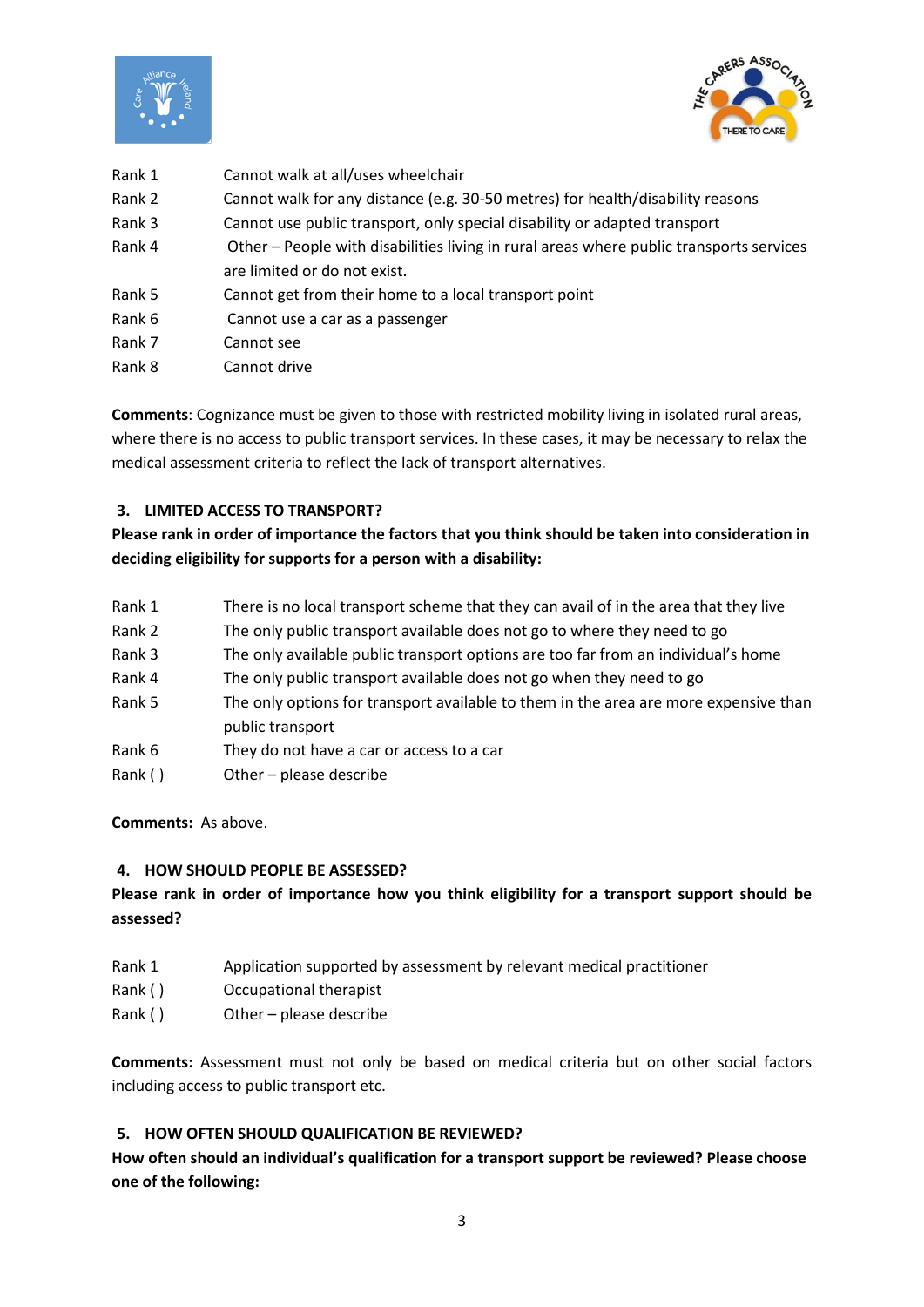



- ☐ 1 year
- ☐ 2 years
- ☐ 3 years
- $\checkmark$  Other please describe

**Comments** Applicants should be categorised based on their level of disability and level of need. Reviews should be undertaken according to these categories. For example, a 25 year old quadriplegic living in rural Mayo may be categorised at the highest level of disability and need and as such should only be reviewed occasionally (perhaps every five years). The Association and Care Alliance Ireland do not advocate review periods of less than 3 years as we believe this creates unnecessary administrative burden on the Department and stress for scheme recipients. We suggest that by requiring recipients to advise the Department if their circumstances change (e.g. move from a rural area with no public transport to an urban area with accessible transport), will ensure adequate ongoing review.

## **6. PURPOSE OF A TRANSPORT SUPPORT**

### **Please rank in order of importance what you think the purpose of a transport support should be?**

- Rank 1 Other Meet the individual needs of the person with a disability.
- Rank ( ) To get to work
- Rank ( ) To attend education or training
- Rank ( ) To travel to medical appointments
- Rank () To do weekly shopping, bank or other necessary personal business
- Rank () To get out and about and socialise, or visit family/friends

**Comments:** The purpose of the replacement scheme must not be defined as narrowly as the points above (while it should achieve one or all of these items) but rather should facilitate a broader picture of access, integration, independence, human rights and equality.

### **7. WHAT IS THE BEST WAY TO PROVIDE SUPPORTS TO INDIVIDUALS WHO QUALIFY?**

# **Please rank in order of importance how you think a new solution could operate to best support transport needs of individuals?**

- Rank 1 Subsidise transport costs through individual cash payments Rank 2 Other – Create an innovative new scheme similar to the Motability Scheme in the UK Rank 3 Other – Allocate funding from the Free Travel scheme to the new Mobility scheme
- Rank () Integrated within an existing transport support scheme, (e.g. Department of Social Protection Free Travel scheme, where public transport is available and where a person with disabilities can use it.)